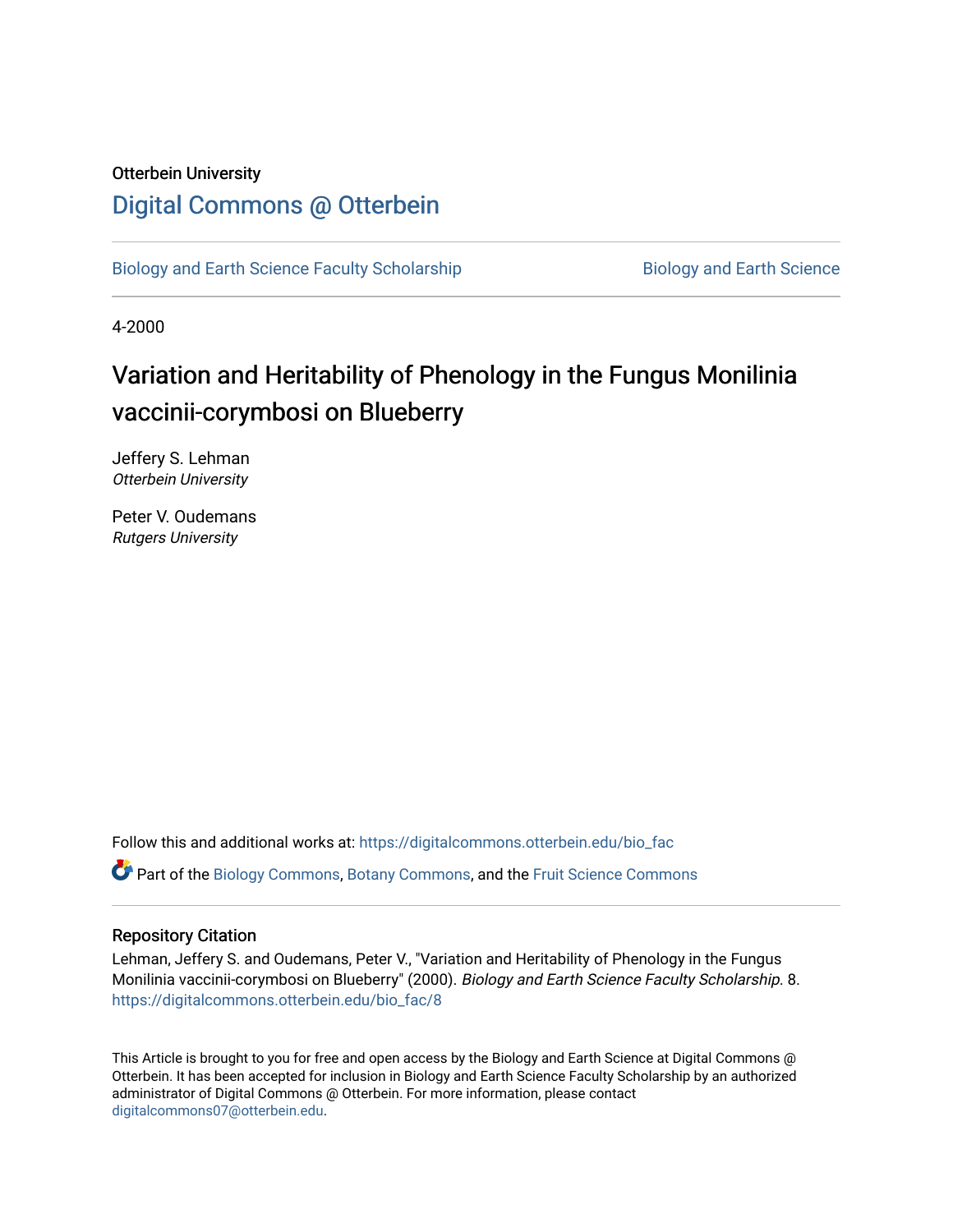## **Variation and Heritability of Phenology in the Fungus** *Monilinia vaccinii-corymbosi* **on Blueberry**

Jeffrey S. Lehman and Peter V. Oudemans

First author: Otterbein College, Department of Life and Earth Sciences, Westerville, OH 43081; and second author: Rutgers University, Blueberry and Cranberry Research and Extension Center, Lake Oswego Road, Chatsworth, NJ 08019. Accepted for publication 10 December 1999.

#### **ABSTRACT**

Lehman, J. S., and Oudemans, P. V. 2000. Variation and heritability of phenology in the fungus *Monilinia vaccinii-corymbosi* on blueberry. Phytopathology 90:390-395.

The germination of field-collected pseudosclerotia and the development of apothecia from eight New Jersey populations of the mummy berry fungus *Monilinia vaccinii-corymbosi* were evaluated under controlled conditions in the greenhouse. Development data for apothecia were used to describe the timing of apothecium formation and to estimate broad- and narrow-sense heritabilities of fungal phenology. Mean development times for the formation of apothecia ranged from 35.4 to 54.7 days. The mean development times for populations collected from early-season cv. Weymouth ranged from 35.4 to 39.6 days and were significantly shorter than the development times for three of the four populations collected from late-season cv. Jersey (46.9 to 54.7 days) or for the population collected from mixed stands of cultivated blueberries (42.7 days). The development of populations from late cultivars planted in very close proximity to

The phenology of fungal plant pathogens (i.e., the development of an organism in relation to its environment) is a potentially important component of fitness. Pathogen genotypes that are phenologically coordinated with the development of their host, especially hosts with highly defined periods of susceptibility, have a greater probability of infecting and reproducing than do genotypes with phenologies that are partially or completely displaced from the development of their host. For example, fungal sclerotia of the onion white rot fungus, *Sclerotium cepivorum*, remain dormant until volatile compounds produced in the onion roots are released into the soil and stimulate fungal development (5). This innate dormancy delays fungal development until host tissue is present, thereby increasing the potential survival of the pathogen. Similarly, coordinated host and pathogen phenologies have also been reported in studies of the apple scab fungus (*Venturia inaequalis*) (25) and the mummy berry fungus from blueberry (*Monilinia vaccinii-corymbosi*). In the mummy berry pathosystem, Ramsdell et al. (19), Batra (1,3), and Lehman and Oudemans (15) have all reported a high degree of phenological synchrony between pathogen and host. In both examples, differences in the periods of pathogen infectivity corresponded to the timing of host development. However, none of these studies have investigated the potential for phenological adaptation of pathogen to host.

Corresponding author: P. V. Oudemans E-mail address: oudemans@aesop.rutgers.edu

Publication no. P-2000-0221-03R

This article is in the public domain and not copyrightable. It may be freely reprinted with customary crediting of the source. The American Phytopathological Society, 2000.

early cv. Weymouth was early (36.5 to 39.0 days) and not significantly different from the development of populations collected from cv. Weymouth. Phenotypic and genetic variances of apothecium development for individual populations ranged from 18.9 to 44.8 and 7.2 to 30.9, respectively. Broad-sense heritabilities of apothecia development for each fungal population, calculated by partitioning phenotypic variation into genetic and environmental components, ranged from 0.31 to 0.78. Narrowsense heritabilities of apothecia development, based on parent-offspring regression, ranged from 0.58 to 0.78. These results indicate that populations of *M. vaccinii-corymbosi* differ in phenology and that a significant portion of the phenological variation within populations is genetic. Thus, it is plausible to propose that the phenology of apothecium development is a component of fungal fitness and that host phenology can influence the timing of pathogen development.

*Additional keywords*: disease avoidance, fungal adaptation, quantitative fungal genetics, *Vaccinium corymbosum*.

The mummy berry pathosystem is an ideal system in which to examine the significance of fungal phenology in pathogenesis. In this pathosystem, the blueberry host (*Vaccinium corymbosum*) and the fungal pathogen (*M. vaccinii-corymbosi)* display highly defined periods of susceptibility and infectivity, respectively, during the initiation of disease in the spring (1,4,14,19). Hence, primary infection occurs only when pathogen spores are produced and disseminated during the period of host susceptibility of the blueberry cultivars. Theoretically, as the host and pathogen develop more synchronously, the probability of wind-dispersed ascospores contacting young breaking buds increases. Assuming all other factors that influence disease remain constant, the incidence of disease is greatest for host and pathogens with the most closely coordinated phenologies. By understanding the relationship between pathogen and host phenology, it is possible to begin developing strategies to breed resistant cultivars based on disease avoidance (14).

The life cycle of *M. vaccinii-corymbosi* has three major components: (i) an overwintering phase, (ii) a primary infection phase (sexual), and (iii) a secondary infection phase (asexual). During the overwintering phase, the fungus exists as a pseudosclerotium and undergoes chilling. After an adequate chilling period, the fungus enters the primary infection phase, during which pseudosclerotia germinate to produce apothecia from which ascospores are forcibly discharged and wind dispersed (1,3,4,16). The wind-blown ascospores can infect only the breaking buds and young elongating shoots of the blueberry host (12,14,19,20). Such juvenile tissue is present for a relatively short period in the development of the host (14). Therefore, pathogen phenology must be coordinated with host phenology for disease development to occur. During the secondary infection phase, pollinators carry conidia produced from these primary infections to flowers, where the conidia germinate and infect the ovary (17,22). These secondary infections may even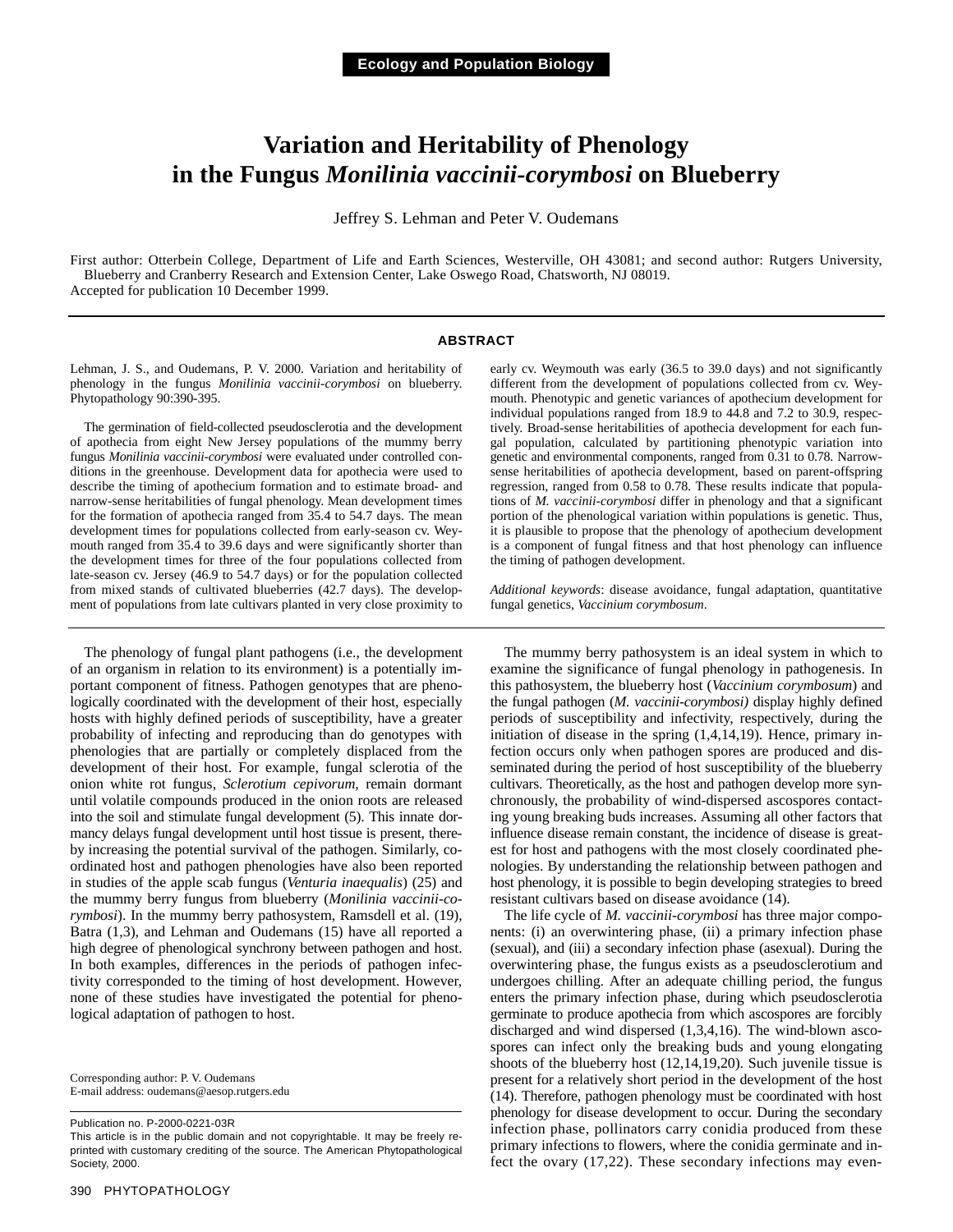tually colonize the locules and mummify the fruit to produce pseudosclerotia.

The major objective of this research was to test the hypothesis that the sexual phenology of *M. vaccinii-corymbosi*, specifically the formation of apothecia and resulting ascospores, is a heritable genetic trait that can be potentially altered by selection due to host phenology. In this study, the variation in the timing of apothecium development was quantified for eight New Jersey populations from blueberry cultivars of distinct phenologies. The observed variation was partitioned into genetic and environmental components from which estimates of broad-sense heritability could be calculated. In addition, fungal isolates from field-derived apothecia were used in artificial inoculations to produce subsequent generations of apothecia, and narrow-sense heritabilities of apothecium production were estimated from parent-offspring regressions of isolates of *M. vaccinii-corymbosi*.

#### **MATERIALS AND METHODS**

**Populations of** *M. vaccinii-corymbosi***.** Eight populations of *M. vaccinii-corymbosi* were collected in 1995 from naturally infected blueberry bushes growing in Burlington County, New Jersey (Table 1). Pseudosclerotia of populations 951 and 952 and populations 953 to 956 were collected under bushes of early-fruiting cv. Weymouth and late-fruiting cv. Jersey, respectively. Pseudosclerotia of population 957 were from a heterogeneous mixture of cultivars located at the Rutgers Blueberry and Cranberry Research and Extension Center. Population 958 was collected from late-fruiting cv. Rubel. Pseudosclerotia collected from these populations were used in the greenhouse to evaluate the development of pseudosclerotium germination and apothecium formation. Collection sites for all populations were 2 to 26 km apart except for populations 951-WT and 958-WT and populations 952-WT and 956-WT, which were 0.09 and 0.15 km apart, respectively (Table 1).

**Pseudosclerotium germination and apothecium development.** Mummified fruits from individual collection sites were buried below the surface of moist soil in  $17 \times 38$ -cm flats. Flats were maintained in a greenhouse at 20 to 27°C with natural lighting for 1 month and then moved to a unlighted environmental chamber at 0 to 7°C. After pseudosclerotia had received ~1,200 h of temperatures between 0 to 7°C, flats were transferred to 15°C to initiate pseudosclerotium germination and apothecium production. In addition to natural lighting, flats received 10 to 12 h of supplemental fluorescent lighting per day.

Mean development times for each fungal population were determined from daily counts of the number of newly formed apothecia. Development times, expressed as days at 15°C, were calculated as the weighted mean time as previously described (15). Analysis of variance was used to compare apothecium developmental times for the populations. The model was a randomized complete block design with eight fungal populations and five replications. Blocks were locations on a greenhouse bench. Each experimental unit was composed of 50 mummies in an individual flat of soil.

**Ascospore production.** Forty-eight germinating pseudosclerotia in early stages of development were collected from the field at the

Rutgers Blueberry and Cranberry Research and Extension Center and placed on moist sand. The germinating fungal structures were moved to a growth chamber at 15°C with a 12-h photoperiod. Spores were collected daily from each developing apothecium onto coverslips, until all apothecia had ceased sporulating. Spores were then washed from the coverslips and counted with a haemocytometer. The average number of spores per apothecium was calculated for each day of collection. The development times for apothecia and the sporulation data were used to estimate the relative daily ascospore production for each fungal population. In the calculation of relative daily ascospore production, we did not quantify differences between early and late populations for the parameters of ascospore production and viability and pseudosclerotial survival. Rather, we used data for these traits based on the average response of a mixed population of pseudosclerotia or the average response of all eight populations used in this study. Estimates were based on apothecia produced from a hypothetical population of 100 pseudosclerotia. Daily spore production for each of the eight populations of apothecia was determined by multiplying the number of sporulating apothecia present on an individual day by the average number of spores per apothecium per day. The number of sporulating apothecia present each day was determined from the phenological data collected in this study. For example, the number of newly formed apothecia on day *i* (*Ai*) from a hypothetical population was calculated as  $A_i$  = (total number of pseudosclerotia)  $\times$ (percentage of surviving pseudosclerotia)  $\times$  (number of apothecia per pseudosclerotium) × (proportion of apothecia formed on day *i*).

The total number of pseudosclerotia was arbitrarily set at 100. The values for percentage of surviving pseudosclerotia and number of apothecia per pseudosclerotium, determined from data collected in this study, are 40% and 1.8, respectively, averaged across all populations. The relative proportion of the apothecia formed on day *i* was also determined from phenological data collected in this study and was unique for each population. For example, the numbers of newly formed apothecia produced on day 24 for population 951-WT was  $100 \times 0.40 \times 1.8 \times 0.026 = 1.9$  apothecia. In contrast, the number of newly formed apothecia produced on day 24 for population 954-WT was  $100 \times 0.40 \times 1.8 \times 0.013 = 0.94$  apothecia. Because sporulation for individual pseudosclerotia continued for 9 days, the total number of sporulating apothecia present on day *i* (*SAi*) was calculated as the sum of the number of newly formed apothecia and the number of apothecia produced on the eight previous days. To calculate the total number of ascospores produced for each population for day  $i(T_i)$ , values for  $SA_i$  were multiplied by the average number of ascospores per apothecium per day (61,293 spores per apothecium per day) multiplied by the average percentage of spore viability  $(70\%)$ . Values for  $T_i$  were expressed as a proportion of the total number of ascospores produced across all days of sporulation.

**Genetic variation and broad-sense heritability.** Four or five replications of 50 mummies from each population were used to quantify genetic and environmental variation and to estimate broadsense heritability of apothecium development. Broad-sense heritability represents the extent to which individual phenotypes are de-

TABLE 1. Eight populations of the mummy berry fungus (*Monilinia vaccinii-corymbosi*) collected in New Jersey in 1995 from early and late blueberry cultivars

| Collection location (designation) | Blueberry<br>cultivar | Cultivar<br>phenology <sup>z</sup> | Approximate distance between sites (km) |       |       |       |       |       |      |
|-----------------------------------|-----------------------|------------------------------------|-----------------------------------------|-------|-------|-------|-------|-------|------|
|                                   |                       |                                    | 951                                     | 952   | 953   | 954   | 955   | 956   | 957  |
| Speedwell (951-WT)                | Weymouth              | Early                              |                                         |       |       |       |       |       |      |
| Indian Mills (952-WT)             | Weymouth              | Early                              | 16.76                                   |       |       |       |       |       |      |
| Sheep Pen Hill (953-WT)           | Jersey                | Late                               | 20.12                                   | 20.73 |       |       |       |       |      |
| Chatsworth (954-WT)               | Jersey                | Late                               | 9.45                                    | 14.63 | 10.36 |       |       |       |      |
| Sheep Pen Hill (955-WT)           | Jersey                | Late                               | 21.49                                   | 20.42 | 2.44  | 11.58 |       |       |      |
| Indian Mills (956-WT)             | Jersey                | Late                               | 16.76                                   | 0.15  | 20.73 | 14.63 | 20.42 |       |      |
| Jenkins (957-WT)                  | Mixed                 | Mixed                              | 5.33                                    | 18.59 | 24.99 | 14.33 | 26.37 | 18.59 |      |
| Speedwell (958-WT)                | Rubel                 | Late                               | 0.09                                    | 16.76 | 20.12 | 9.45  | 21.49 | 16.76 | 5.33 |

<sup>z</sup> Cultivar phenology was previously reported based on the time of fruit maturation as well as quantification of shoot elongation  $(6,14,15)$ .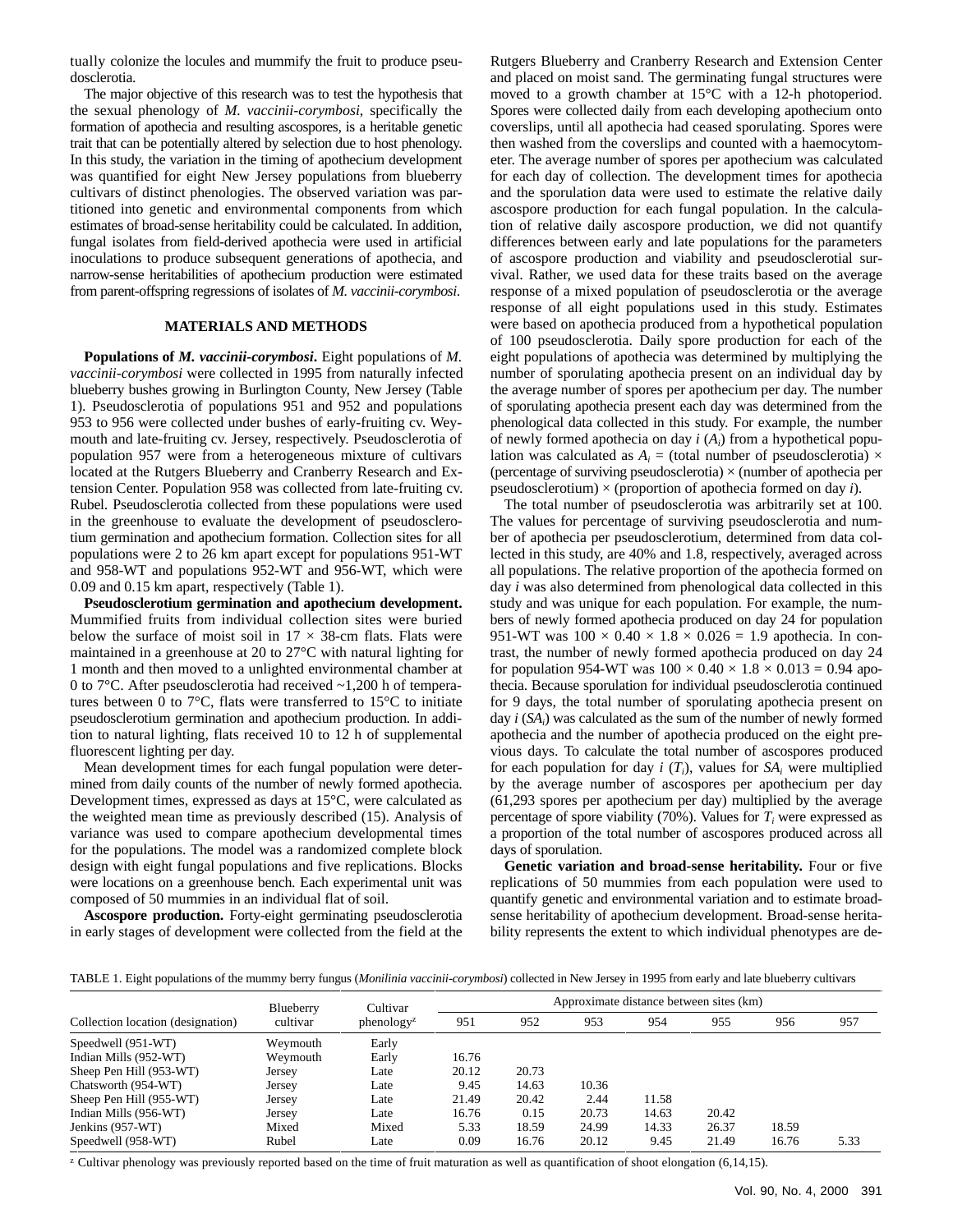termined by their genotypes. It is described by the ratio of genetic variation to total phenotypic variation. Environmental variances were estimated from the variation between replications for an individual population (i.e., variation among mean development times for an individual population). The replications for an individual population were assumed to be genetically identical, barring sampling error. Therefore, variation among mean development times calculated for each replication  $(\sigma_{Pm}^2)$  consisted of only environmental variation ( $\sigma^2$ <sub>*E*</sub>) and could be described by the equation  $\sigma^2$ <sub>*Pm*</sub> =  $\sigma^2$ <sub>*E*</sub>/*r* (9), in which *r* is the number of replications. This equation is based on the known relationship between the variance among individuals and the variance among means of individuals and can be rearranged to determine environmental variance ( $\sigma_E^2 = r \sigma_{Pm}^2$ ). Populations were assumed to be genetically heterogeneous such that phenotypic variation in phenology among individual apothecia within replications  $(\sigma^2_{\rho_i})$  was composed of genetic  $(\sigma^2_{\rho_i})$  and environmental  $(\sigma_E^2)$  variance components and could be described by the equation  $\sigma_{P_i}^2 = \sigma_G^2 + \sigma_E^2$  (9). Genetic variation was calculated as  $\sigma_G^2 = \sigma_{P_i}^2$  $\sigma_E^2$  or  $\sigma_G^2 = \sigma_{Pi}^2 - r \sigma_{Pm}^2$ . Broad-sense heritability (*H*) was calculated with estimates of  $\sigma_{Pm}^2$  and  $\sigma_{Pi}^2$  as  $H = (\sigma_{Pi}^2 - r\sigma_{Pm}^2)/\sigma_{Pi}^2$ .

**Narrow-sense heritability.** Narrow-sense heritability represents the degree of resemblance between relatives (i.e., the extent to which phenotypes of progeny are determined by the genes transmitted from the parents). Narrow-sense heritability was estimated for populations 951-WT and 954-WT from parent-offspring regressions. In the spring of 1996, pseudosclerotia from each of the populations were collected and given a 1,200-h chilling period. The number of days required to develop mature cups was recorded. Ascospores were then collected from individual apothecia of known development times and used to inoculate susceptible blueberry shoots. After the infected shoots became blighted and began to sporulate, conidia were collected, mixed with pollen, and used to inoculate 50 to 75 newly opened flowers of the blueberry cv. Jersey. Flowers were then allowed to mature and form infected fruits that eventually developed into fully formed pseudosclerotia. Because ascospores collected from each individual apothecium were maintained separately, each pseudosclerotia produced from conidial infections could be traced to a specific apothecium of known development time. We were able to produce populations of pseudosclerotia that could be traced to a common parental apothecium because multiple flowers were inoculated with a common conidial source. In total, 21 populations of pseudosclerotia derived from apothecia with short, intermediate, and long development times were used. These firstgeneration pseudosclerotia were again given 1,200 h of chilling and allowed to germinate under the same conditions mentioned previously. The resulting apothecia, which represent the offspring generation, were evaluated for development times. Development times for populations of apothecia of the offspring generation were compared with the values for progenitor parental apothecium.

The development times for parent-offspring generations were used to estimate heritability of apothecium development based on parent-offspring regression (9). Mean development time for the collection of apothecia from the same parental apothecium (i.e., offspring value) was plotted against development time for the progenitor apothecium (i.e., mid-parent value). This relationship was plotted for each parental apothecium and the resulting offspring apothecia. Least-square regression was used to describe the relationship for parents and offspring, and the slope of the straight line was used as an estimate of heritability (i.e., the slope describes how closely offspring values resemble the mid-parent value). Differences in slopes between populations 951-WT and 954-WT were compared with Student's *t* tests (24).

#### **RESULTS**

**Fungal development.** Fungal populations differed significantly for apothecium development times  $(P < 0.0001)$  (Table 2). Mean development times ranged from 35.4 to 54.7 days. The earliest and latest populations were 951-WT and 954-WT, respectively, which were collected from blueberry cultivars of corresponding early and late phenologies. With the exception of development times for populations 956-WT and 958-WT, the development of all fungal populations corresponded to the phenology of the host cultivar or cultivars from which the fungus was initially collected. The average development times for two populations on early cv. Weymouth and for four populations on late cv. Jersey were 37.5 and 47.2 days, respectively. The development time for population 957-WT, which was collected from a mixed host population, was 42.7 days.

The average phenotypic variances based on differences among fungal isolates within populations  $(\sigma^2_{P_i})$  ranged from 18.88 to 44.75 (Table 2). Populations 957 and 951 exhibited the greatest and least variation, respectively. Estimates of environmental variances  $(\sigma^2_E)$ , calculated from the equation  $\sigma_E^2 = \sigma_P^2 \times$  (the number of replications), ranged from 4.91 to 16.36 (Table 2). Populations 953, 955, and 957 had the greatest environmental variance and either exhibited a bimodal distribution for development times (populations 953 and 955) or were collected from a heterogeneous set of host cultivars (population 957).

**Ascospore production.** Expanding apothecia produced ascospores for 9 days (Fig. 1). The distribution of spore production was skewed. Generally, spore production peaked early and then slowly decreased over time. On average, 61,293 spores per cup per day were produced. Mature, fully formed apothecia with a distinct margin developed 3 to 4 days after sporulation began.

Sporulation patterns for populations of 100 apothecia were calculated based on fungal development data and sporulation patterns for individual pseudosclerotia and were used to predict the infectious period for the eight populations of *M. vaccinii-corymbosi* (Fig.

| Fungal population | Development time $(days)^w$ | $n^{\rm x}$ | $\sigma_{pi}$ | $\sigma_{Pm}$ | $\sigma_{E}$ | $\sigma_{G}$ | Heritability $(H)^z$ |
|-------------------|-----------------------------|-------------|---------------|---------------|--------------|--------------|----------------------|
| 951-WT            | 35.4e                       |             | 18.88         | 1.77          | 7.08         | 11.81        | 0.63                 |
| 952-WT            | 39.6d                       |             | 22.32         | 0.98          | 4.91         | 17.41        | 0.78                 |
| 953-WT            | 48.0 <sub>b</sub>           |             | 23.58         | 3.27          | 16.36        | 7.22         | 0.31                 |
| 954-WT            | 54.7 a                      |             | 26.24         | 1.57          | 7.86         | 18.38        | 0.70                 |
| 955-WT            | 46.9 <sub>b</sub>           |             | 23.35         | 3.11          | 15.56        | 7.79         | 0.33                 |
| 956-WT            | 39.0d                       |             | 27.21         | 1.43          | 7.19         | 20.02        | 0.74                 |
| 957-WT            | 42.7c                       |             | 44.75         | 2.77          | 13.84        | 30.91        | 0.69                 |
| 958-WT            | 36.5e                       |             | 30.78         | 1.80          | 9.10         | 21.68        | 0.70                 |

TABLE 2. Development times, variances, and estimates of broad-sense heritability for eight populations of the mummy berry fungus *Monilinia vaccinii-corymbosi*

<sup>w</sup> Values for development times are means of five replications of 50 mummies, except for population 951-WT, which is based on four replications. Populations with a letter in common do not differ significantly according to Student-Newman-Keuls' test ( $\alpha$  = 0.05).

<sup>x</sup> Number of replications.

 $y \sigma_{pi}^2$  = Phenotypic variance based on populations of individuals (=  $\sigma_{GF}^2 + \sigma_{E}^2$ ).  $\sigma_{Pm}^2$  = Phenotypic variance based on means of populations of individuals (=  $\sigma_{E}^2$ ) number of replications).  $\sigma_E^2$  = Environmental variance (= number of replications  $\times \sigma_{Pm}^2$ ).  $\sigma_G^2$  = Genetic variance (=  $\sigma_{P_i}^2$  –  $\sigma_{E}^2$  or =  $\sigma_{P_i}^2$  – number of replications  $\times \sigma^2_{Pm}$ ).  $P^2$  Heritability = ratio of genetic variance to total phenotypic variance.  $H = (\sigma_{pi}^2 - r\sigma_{pm}^2)/\sigma_{pi}^2$ .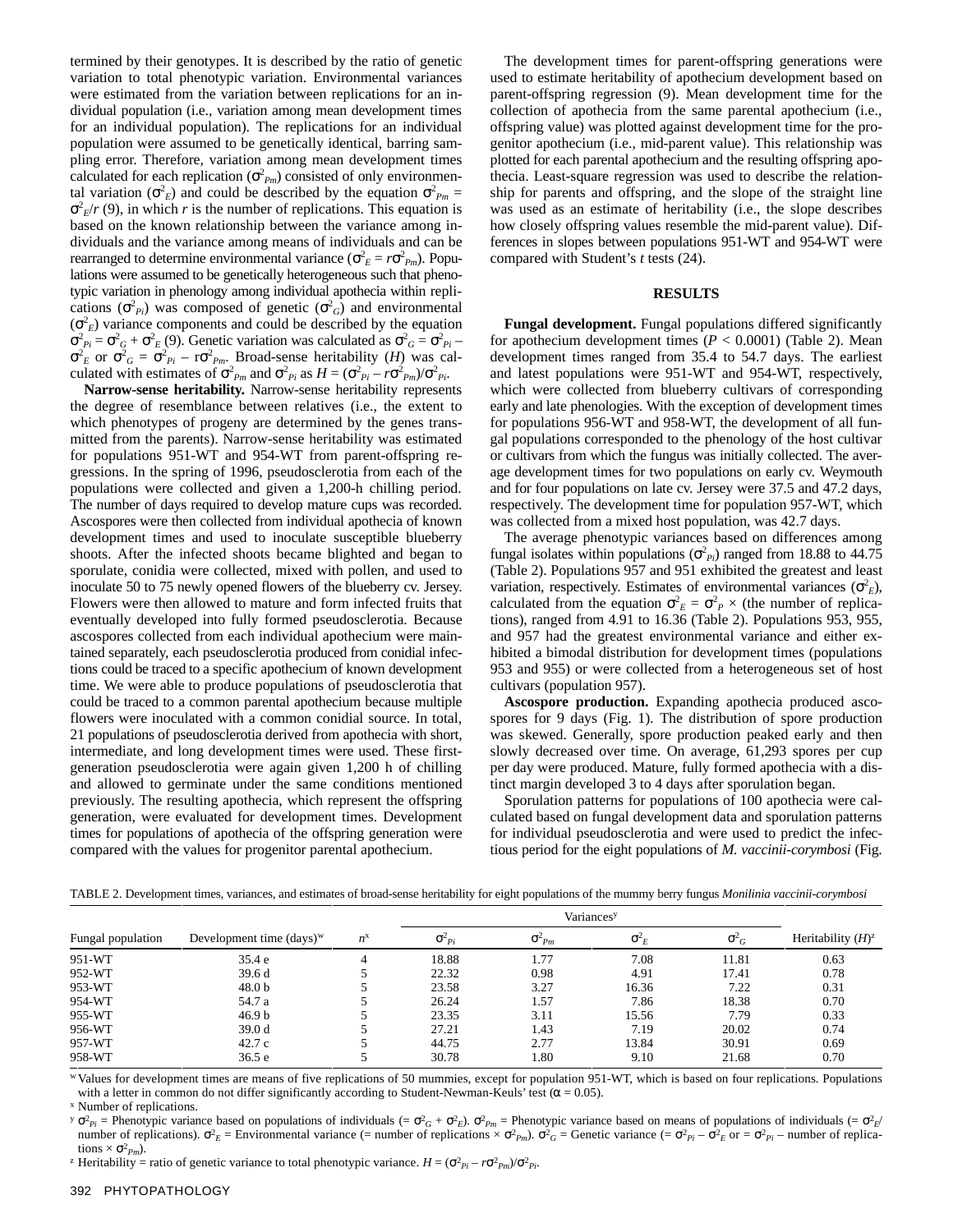2). Sporulation distributions were continuous and populations produced spores across a 38- to 46-day period (Fig. 2). Sporulation patterns for populations 951-WT, 958-WT, 956-WT, and 952-WT were approximately normally distributed and early. Distributions for populations 957-WT, 955-WT, and 953-WT were either bimodal or skewed toward either early or late. The distribution of population 954-WT was the latest of all the distributions and had little of the component for early sporulation that was present in all the other sporulation distributions.

**Genetic variation and heritability.** All populations exhibited a significant amount of genetic variation, with estimates ranging from 7.2 to 30.9 (Table 2). Populations 953-WT and 955-WT exhibited the least amount of genetic variation, while population 957-WT exhibited the most. With the exception of estimates for populations 953-WT and 955-WT, estimates of broad-sense heritability based on partitioning of phenotypic variation were similar and ranged from 0.63 to 0.78. Estimates for populations 953-WT and 955-WT were lower (0.31 and 0.33, respectively) and were probably influenced by the bimodality of these populations.

Estimates for narrow-sense heritability for populations 951-WT and 954-WT, based on parent-offspring regressions, were 0.78 and 0.58, respectively (Fig. 3), and were similar to those obtained from the previous method. Regressions were significant at  $P < 0.05$ , and correlation coefficients for populations 951-WT and 954-WT were 0.31 and 0.85, respectively. There was no significant difference between the slopes of the regression lines ( $P = 0.61$ ).

#### **DISCUSSION**

There are few studies that describe genetic variation in the phenology of plant-pathogenic fungi or how fungal phenology influences pathogen fitness and evolution. The objectives of the current study were to explore the variation in phenology among eight populations of *M. vaccinii-corymbosi* and to determine whether the formation of apothecia and ascospores is a heritable genetic trait that can be potentially altered by selection.

The eight fungal populations examined in this study exhibited significant variation in phenology. There was a 20-day difference in the mean development times for the earliest and the latest populations. In general, the phenology of the pathogen populations followed the relative phenology of the host. For example, earlydeveloping fungal populations (e.g., 951-WT and 952-WT) were







**Fig. 2.** Relative ascospore production predicted for eight populations of the mummy berry fungus *Monilinia vaccinii-corymbosi*. For each population, the cultivar ( $E =$  early and  $L =$  late) and site (location) are provided. Ascospore production was calculated based on data for fungal apothecium development and for ascospore production measured in greenhouse studies.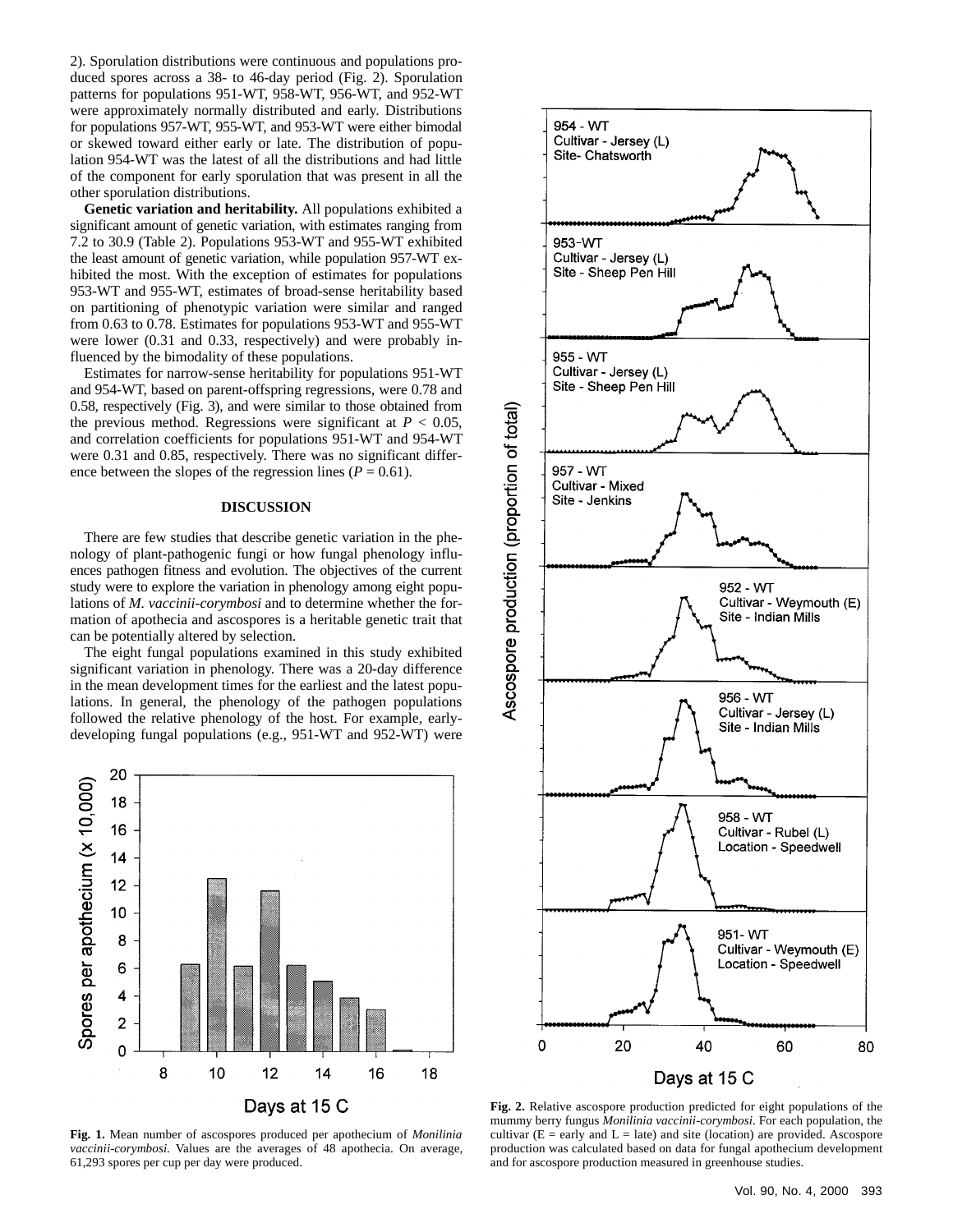generally collected from the early cv. Weymouth, while late-developing fungal populations were collected from the late cv. Jersey. The development of fungal populations 956-WT and 958-WT were exceptions to this observation. Populations 956-WT and 958-WT were collected from late-developing host cvs. Jersey and Rubel, respectively, but did not exhibit late phenologies. These populations may exhibit early phenologies because their original collection sites were within 90 to 150 m of plantings of the early cv. Weymouth. The close proximity of cv. Weymouth may have influenced the selection of pathogen phenology (i.e., cv. Weymouth favored pathogen genotypes with early phenologies). In terms of pathogen fitness, it is theoretically most beneficial for fungal populations to adapt to the earliest cultivar in mixed blueberry stands assuming all other factors influencing fungal survival and reproduction are constant. In mixed stands, early-developing fungal populations can infect early cultivars through primary and secondary infections. In addition, early populations can infect late cultivars through secondary infections caused by conidia that are produced by blighted shoots of early cultivars. In contrast, late-developing fungal populations located in mixed stands of blueberries will predominantly infect the late cultivar through primary and secondary infection. Early cultivars are less likely to be infected, because the majority of susceptible shoots and flowers were available before the production of ascospores and conidia.

The variation in pathogen phenology for populations 953-WT and 955-WT, as shown in Figure 2 and Table 2, was greater than the variation exhibited by the other populations and appeared to be bimodal. We hypothesize that these populations were heterogeneous mixtures of early and late pathogen genotypes in different relative frequencies. Based on the distribution of development times presented in Figure 2, it appears that the late-developing individuals comprise a larger proportion of the populations than do earlydeveloping individuals.

The results obtained in this study expand upon previous work on phenology of *Monilinia* spp. Lehman and Oudemans (13,15) reported differences in phenology among two *M. vaccinii-corymbosi* populations collected from early and late blueberry cultivars. The differences were described for four defined stages of pseudosclerotial germination. The greatest differences were observed during apothecial cup expansion, which is the stage associated with ascospore production. Phenological differences among fungal populations were comparable to the 14-day difference observed in host shoot



**Fig. 3.** Parent-offspring regressions and regression equations describing heritability of development times for two populations of *Monilinia vaccinii-corymbosi*.

elongation between the cultivars from which the pseudosclerotia were collected (15). Similarly, Batra (2,3) found differences (6 to 12 days) in the timing of pseudosclerotial germination between two closely related fungal species, *M. vaccinii-corymbosi* and *M. gaylussacia*, which are pathogens of different species in the subfamily Vacciniodeae. The phenologies of their respective hosts differ by approximately 16 days. These observations support the hypothesis that pathogen development corresponds with host development.

Knowledge of genetic variation in phenology (i.e., a potentially significant trait in pathogen fitness) is essential for understanding the adaptation and evolution of *M. vaccinii-corymbosi*. Based on the estimates of broad- and narrow-sense heritability, we conclude that phenology is a moderately to highly heritable genetic trait and, therefore, is selectable by host phenology in nature. If fungal phenology in *M. vaccinii-corymbosi* was controlled strictly by environmental factors such as temperature and moisture, very little of the phenotypic variation could be explained by a genetic component. Moderate to high estimates for narrow-sense heritability suggest that the potential for selection of distinct phenological types clearly exists. Although the degree to which phenology affects pathogen fitness has not been quantified, the observed variation does correlate with host phenology, suggesting some level of differential fitness.

The effect of the host on pathogen phenology is the result of the defined period of host susceptibility to primary infection. If the blueberry host were susceptible to *M. vaccinii-corymbosi* throughout the growing season, there would be little merit in the observed degree of host-pathogen synchrony. Previous studies demonstrate that highbush (*V. corymbosum*) and lowbush blueberries (*V. angustifolium*) exhibit defined periods of susceptibility (12,14,19) and that different blueberry cultivars break dormancy and develop at different times throughout the spring season (11). In highbush blueberry, plants are susceptible to ascospore infection from bud break until the vegetative shoots are 50 mm in length (14). Host susceptibility to primary infection declines as shoot length increases beyond 50 mm in length. Similarly, for lowbush blueberry, plant tissue declined in host susceptibility as the tissues matured (12). The incidence of shoot blighting may differ among blueberry cultivars largely because the period of susceptibility is short or displaced with regard to the production of ascospores by a particular pathogen population (i.e., disease avoidance) (14). For example, Pepin and Toms (18) reported that resistant cultivars tended to be late maturing rather than early maturing. Also, Ehlenfeldt et al. (7,8) demonstrated a high correlation between shoot blight incidence and shoot length. These studies indicate that disease avoidance may play a significant role in the expression of resistance.

Dormancy in blueberry is controlled by a chilling requirement and is broken only when the minimum required hours of chilling are fulfilled. This innate dormancy prevents budbreak from occurring midwinter during temporary warm periods. The chilling requirements for *Vaccinium* spp. range from 300 to 1,100 h at 0 to  $7^{\circ}$ C (6). For example, southern rabbit eye cultivars of blueberry (*V. ashei*) have a low chilling requirement (<300 h), whereas highbush cultivars require longer chilling periods (900 to 1,100 h) (6). Pseudosclerotia also have chilling requirements that appear to correspond with those of their blueberry host. For example, mummies from highbush blueberry in New Jersey require between 900 to 1,200 h of chilling before germination can be initiated (J. S. Lehman and P. V. Oudemans, *unpublished data*), while those from southern rabbit eye cultivars of blueberry from Georgia require only 300 h or less (21). It appears, therefore, that phenology may have a major impact on the geographic distribution of a particular genotype of the pathogen and could lead to development of locally adapted races or biotypes of a pathogen due to temporal separation of fungal isolates. A related mechanism has been reported in certain insect species in which sympatric speciation and sympatric host race formation is associated with differences in insect phenology (10,23).

In pathosystems in which host tissues exhibit a highly defined period of susceptibility, pathogen phenology is likely to be an im